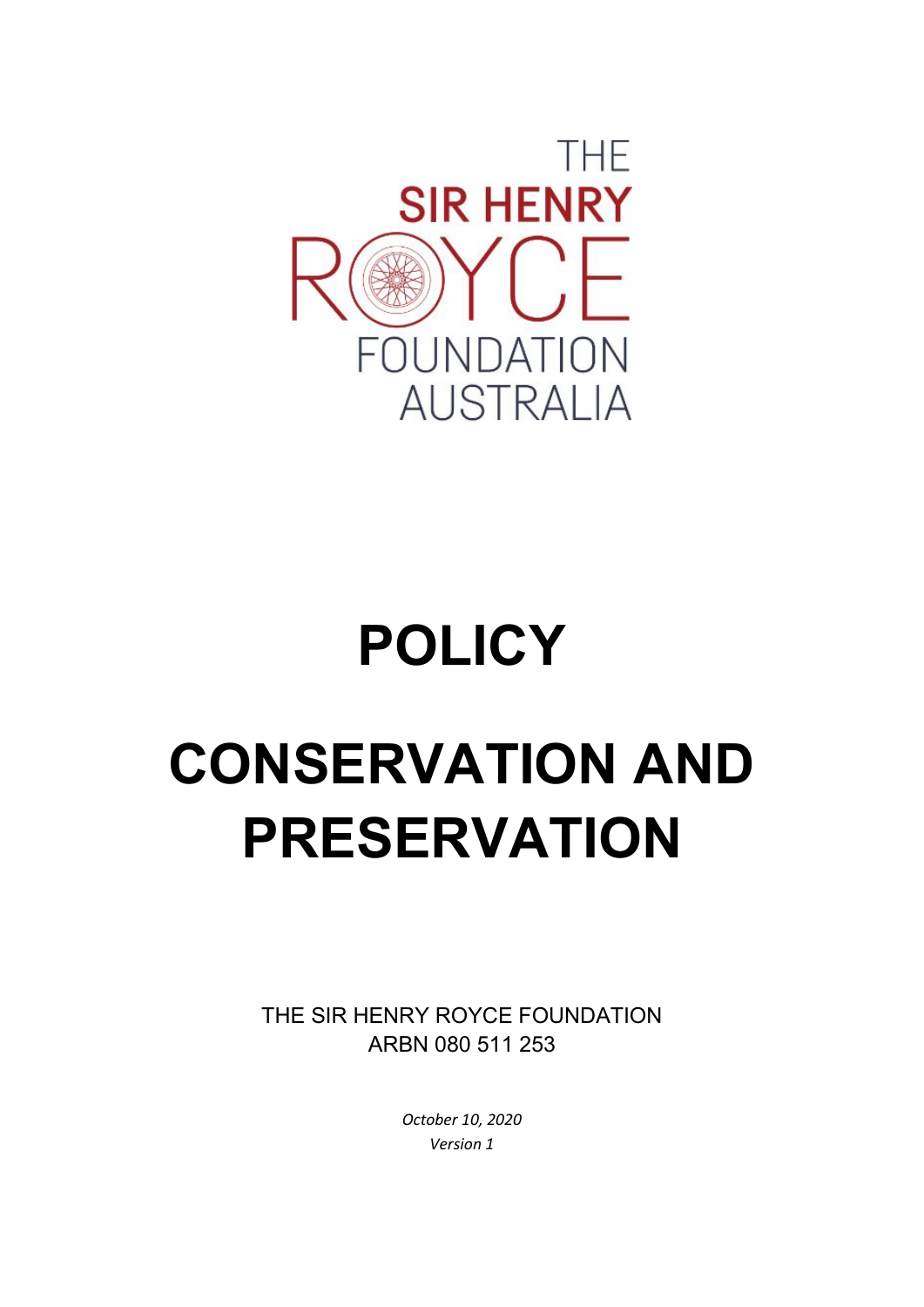

# **1. Distribution List**

This document and any updates will be distributed electronically or by post to the following parties:

The Sir Henry Royce Foundation Trustees

#### **2. Responsible Officer**

The overview of this Policy will be a function of the Board of Trustees and will be reviewed annually.

# **3. Archivist**

For ease of simplicity within this policy document reference is made to the "Archivist" to define the responsibility for the implementation of this policy. It is to be understood that this term "Archivist" is a generic term to describe the person responsible at each of The Foundation's facilities. In particular:

| <b>Bill Allsep House</b>                                         | <b>Honourary Archivist</b><br>Gilbert Ralph |
|------------------------------------------------------------------|---------------------------------------------|
| Lionel Gell School of Instruction<br>For Rolls-Royce and Bentley | Peter Jordan-Hill                           |
| Geebung Museum                                                   | Curator<br><b>Barry Sparks</b>              |
| Coolum Showroom                                                  | <b>Frank Carroll</b>                        |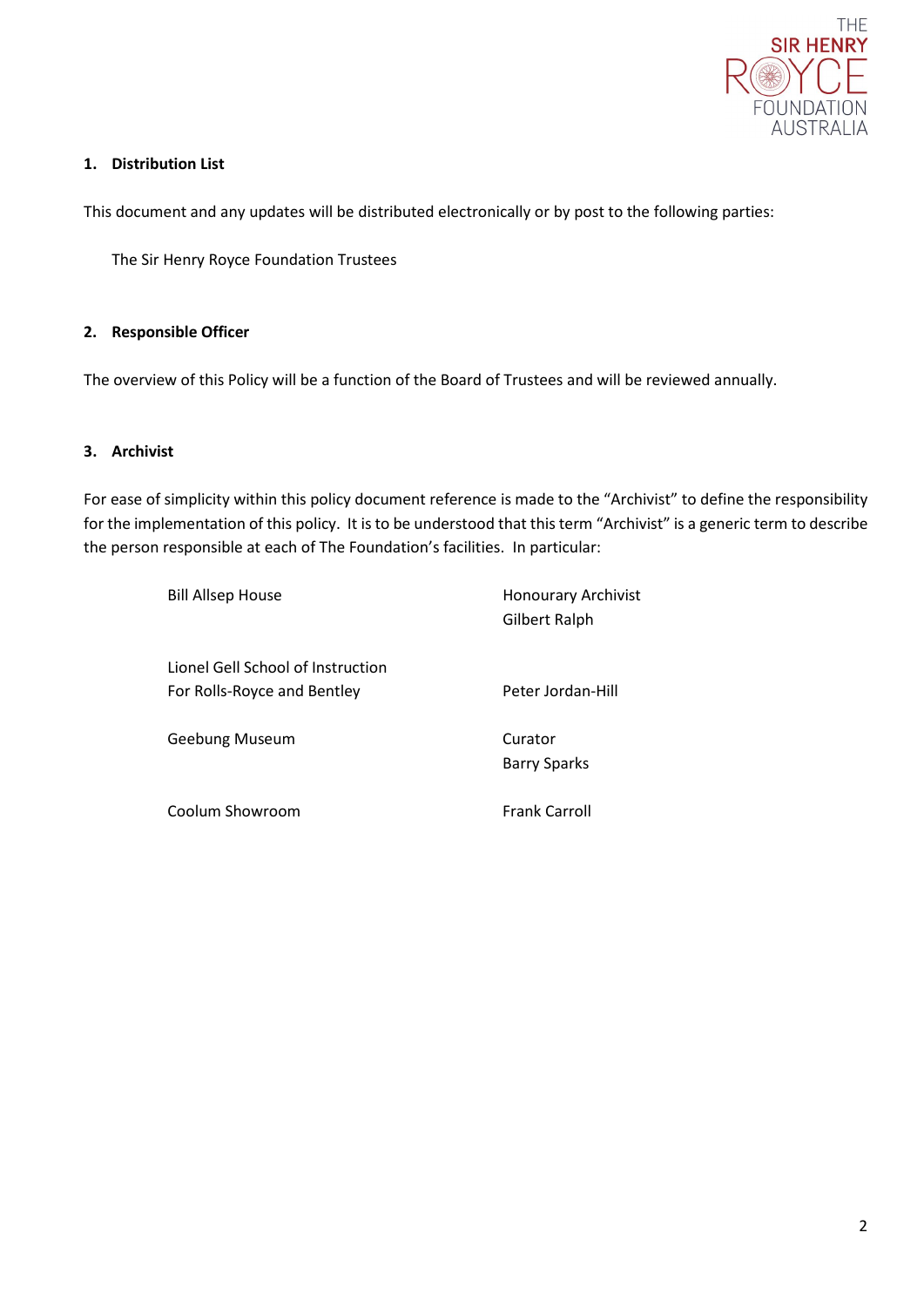

#### **CONSERVATION AND PRESERVATION POLICY**

# **1. PURPOSE AND SCOPE**

This policy is concerned with the conservation (remedial treatment) and long-term preservation of the objects and archives held by the Sir Henry Royce Foundation, to ensure the survival of the collections for the benefit of present and future generations.

# **2. ACKNOWLEDGEMENT**

The Sir Henry Royce Foundation acknowledges its duty to preserve and maintain the objects and archives in its care.

# **3. POLICY**

#### **3.1 Preventive Preservation**

The objects and archives in the collection will be preserved principally by preventive methods:

- Appropriate storage systems
- Acid-free storage materials
- Minimal handling
- Digital imaging
- Regular cleaning.

#### **3.2 Environmental Monitoring**

The Archivist will develop a program of environmental monitoring in line with current archival standards, with regard to:

- Temperature (ºC)
- Light levels (lux)
- Ultraviolet radiation levels (uv)
- Relative humidity (rh).

#### **3.3 Integrated Pest Management**

The Archivist will develop and implement a program of integrated pest management for the control of:

- Vermin
- Insect pests
- Mould growth / foxing.